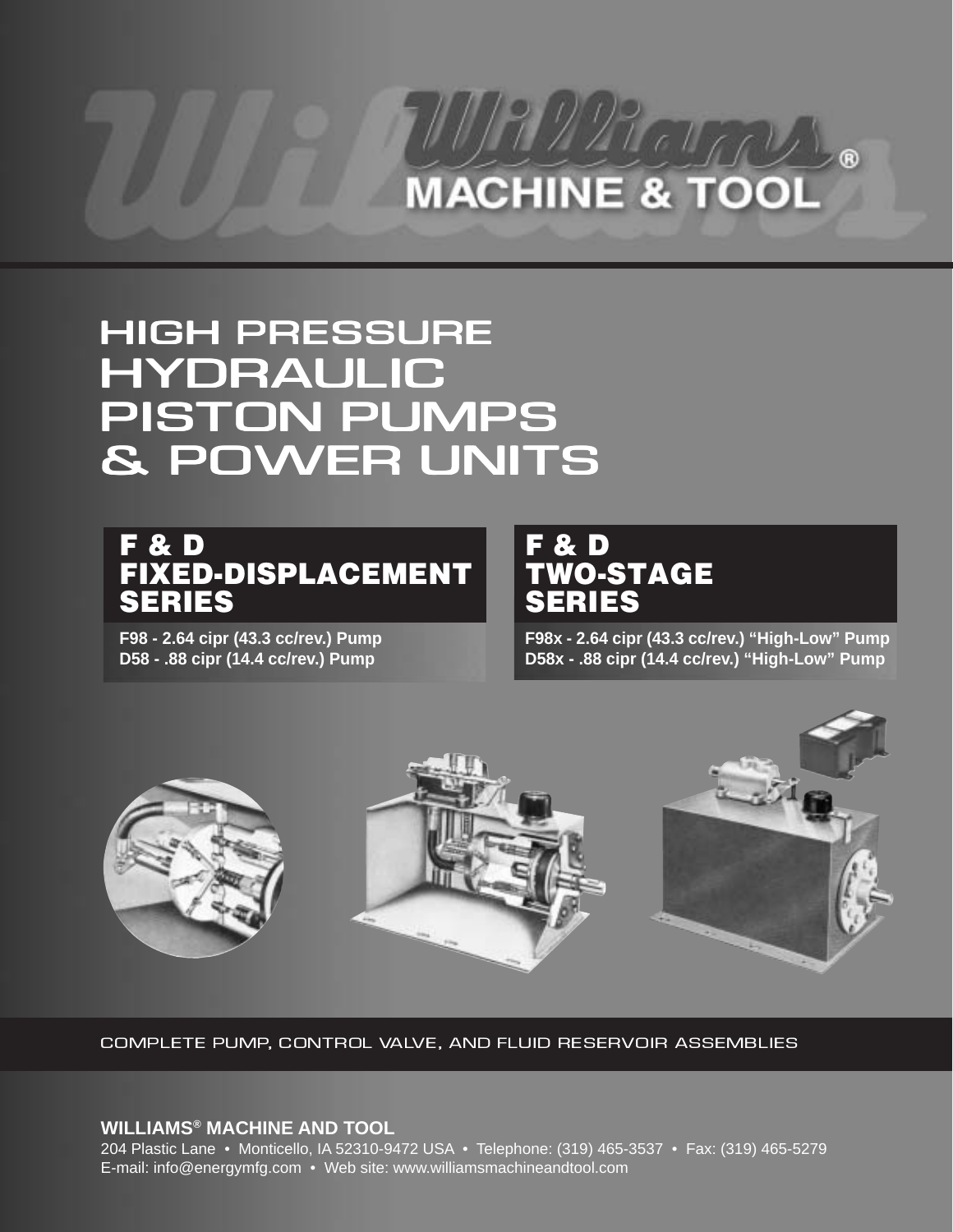# SPECIFICATION EXAMPLES



## **Model D58 - 6 - 21 Qt.**

| Dual relief valves (one for each rotation) -- factory preset |  |
|--------------------------------------------------------------|--|
| Specify pressure setting(s) required when ordering           |  |
|                                                              |  |
|                                                              |  |
|                                                              |  |
| (Convertible to single acting)                               |  |
|                                                              |  |
| Actuation methods: Lever with push-pull cable,               |  |
|                                                              |  |
|                                                              |  |
|                                                              |  |



#### **Model D58X - 6 - 21 Qt. Two-Stage Pump Unit (Hi-Low System)**

| Factory preset relief valves                      |
|---------------------------------------------------|
| Specify pressure settings required when ordering: |
| - High-volume, low-pressure relief                |
| - Low-volume, high-pressure relief                |
| - Unloading (hi-low) valve                        |
|                                                   |
|                                                   |
|                                                   |
| (Convertible to single acting)                    |
|                                                   |
| Actuation methods: Lever with push-pull cable,    |
|                                                   |
|                                                   |
|                                                   |

The pump produces approximately 6 GPM (22.7 LPM) at 1,800 RPM and at pressures up to "A" [its low pressure setting], while consuming roughly "C" [horsepower (kW)]. When the load resistance increases the operating pressure above "A," the unloading valve will automatically reduce outlet flow by approximately 75%, thus limiting the overall horsepower required.

The pump now produces 1.5 GPM (5.7 LPM) at 1,800 RPM at any pressure up to "B," [its high pressure setting], and requires roughly the same horsepower. When the operating pressure drops below "A," the unit will automatically resume 6 GPM (22.7 LPM) output.

| "А"<br><b>High Flow</b><br>6 GPM (22.7 LPM)<br><b>Low Pressure</b> | "B"<br>Low Flow<br>1.5 GPM (5.7 LPM)<br><b>High Pressure</b> | C''''<br>Minimum<br>Horsepower (kW) Required<br><b>Electric Motor</b> | <b>Gasoline Engine</b> |
|--------------------------------------------------------------------|--------------------------------------------------------------|-----------------------------------------------------------------------|------------------------|
| 500 psig (34 bar)                                                  | 2,000 psig (138 bar)                                         | 1.8 hp (2.4 kW)                                                       | 4 hp (5.4 kW)          |
| 750 psig (52 bar)                                                  | 3,000 psig (207 bar)                                         | 2.6 hp (3.5 kW)                                                       | 5 hp (6.7 kW)          |
| 1,000 psig (69 bar)                                                | 4,000 psig (276 bar)                                         | 3.5 hp (4.7 kW)                                                       | 7 hp (9.4 kW)          |
| 1,250 psig (86 bar)                                                | 5,000 psig (345 bar)                                         | 4.4 hp (5.9 kW)                                                       | 9 hp (12.1 kW)         |

### **Model F98 - 6 - 21 Qt.**

#### **Model F98X - 6 - 21 Qt. Two-Stage Pump Unit (Hi-Low System)**

| Working pressure range  500 to 5,000 psig (34 to 345 bar) |  |
|-----------------------------------------------------------|--|
| Factory preset relief valves                              |  |
| Specify pressure settings required when ordering:         |  |
| - High-volume, low-pressure relief                        |  |
| - Low-volume, high-pressure relief                        |  |
| - Unloading (hi-low) valve                                |  |
|                                                           |  |
| Shaft size  1" (25.4 mm) with .25" (6.35 mm) Woodruff Key |  |
|                                                           |  |
| (Convertible to single acting)                            |  |
|                                                           |  |
| Actuation methods: Lever with push-pull cable,            |  |
|                                                           |  |
|                                                           |  |
|                                                           |  |

The pump produces approximately 10 GPM (37.9 LPM) at 1,000 RPM and at pressures up to "A" [its low pressure setting], while consuming roughly "C" [horsepower (kW)]. When the load resistance increases the operating pressure above "A," the unloading valve will automatically reduce outlet flow by approximately 75%, thus limiting the overall horsepower required.

The pump now produces 2.5 GPM (9.5 LPM) at 1,000 RPM at any pressure up to "B," [its high pressure setting], and requires roughly the same horsepower. When the operating pressure drops below "A," the unit will automatically resume 10 GPM (37.9 LPM) output.

| "A"<br><b>High Flow</b><br>10 GPM (37.9 LPM) | "B"<br>Low Flow<br>2.5 GPM (9.5 LPM) | "C"<br>Minimum<br>Horsepower (kW) Required      |                 |
|----------------------------------------------|--------------------------------------|-------------------------------------------------|-----------------|
| <b>Low Pressure</b>                          | <b>High Pressure</b>                 | <b>Gasoline Engine</b><br><b>Electric Motor</b> |                 |
| 500 psig (34 bar)                            | 2,000 psig (138 bar)                 | 2.9 hp (2.2 kW)                                 | 6 hp (4.5 kW)   |
| 750 psig (52 bar)                            | 3,000 psig (207 bar)                 | 4.4 hp (3.3 kW)                                 | 9 hp (6.7 kW)   |
| 1,000 psig (69 bar)                          | 4,000 psig (276 bar)                 | 5.8 hp (4.3 kW)                                 | 12 hp (9 kW)    |
| 1,250 psig (86 bar)                          | 5,000 psig (345 bar)                 | 7.3 hp (5.5 kW)                                 | 14 hp (10.4 kW) |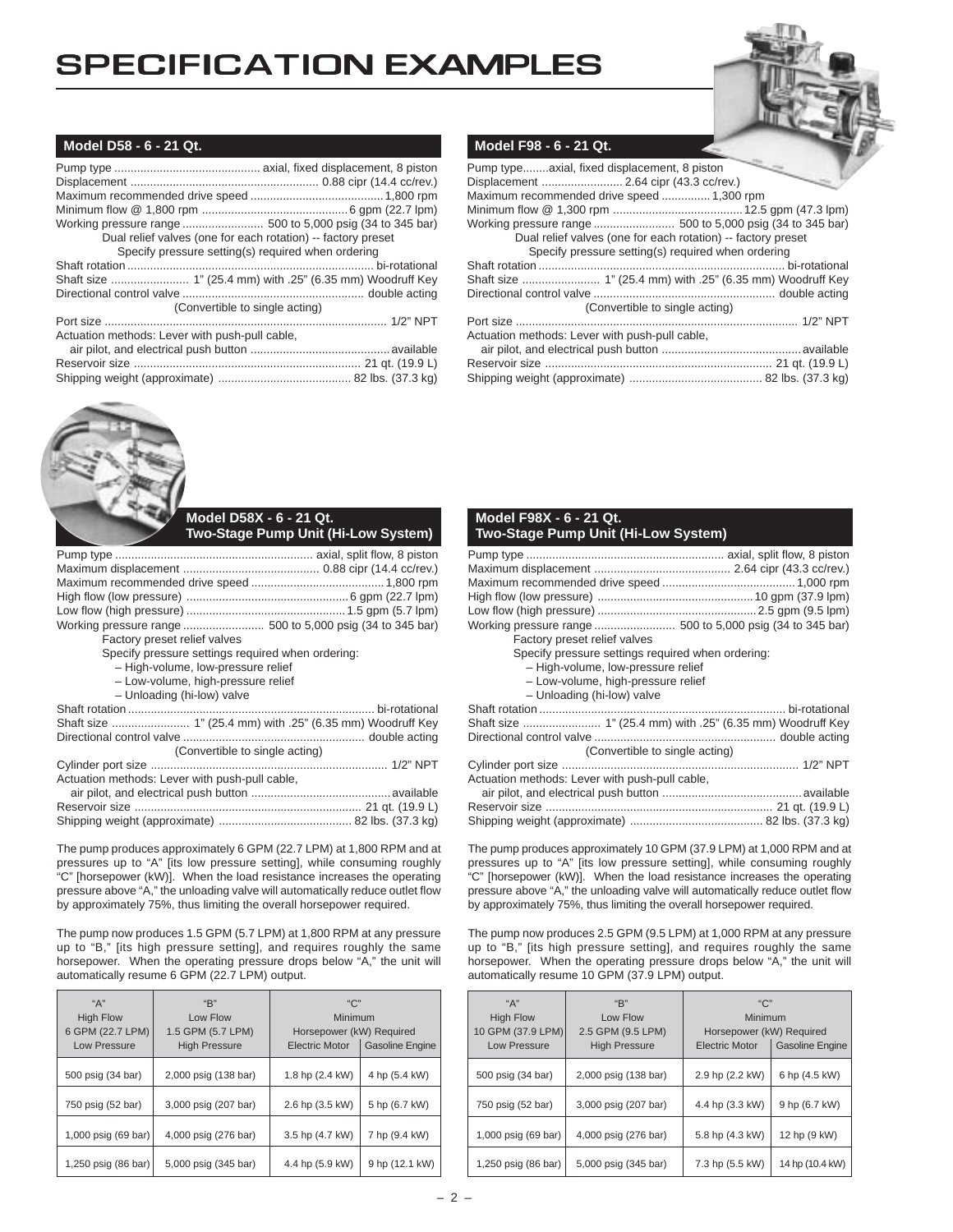## VALVE OPTIONS

| <b>F98</b>                                                                                                                                                                                                                                                             |                                                                                                                          | $-6C$                                                                                                                                                         | $-7$                                                                                                                     | $-6R$                                                                                                                                                                                                             |  |
|------------------------------------------------------------------------------------------------------------------------------------------------------------------------------------------------------------------------------------------------------------------------|--------------------------------------------------------------------------------------------------------------------------|---------------------------------------------------------------------------------------------------------------------------------------------------------------|--------------------------------------------------------------------------------------------------------------------------|-------------------------------------------------------------------------------------------------------------------------------------------------------------------------------------------------------------------|--|
| D <sub>58</sub>                                                                                                                                                                                                                                                        | $-6C$<br>$-6$                                                                                                            |                                                                                                                                                               | $-7$                                                                                                                     | $-6R$                                                                                                                                                                                                             |  |
| <b>F98X</b>                                                                                                                                                                                                                                                            | $-6$                                                                                                                     | $-6C$                                                                                                                                                         | $-7$                                                                                                                     | $-6R$                                                                                                                                                                                                             |  |
| <b>D58X</b>                                                                                                                                                                                                                                                            | $-6$                                                                                                                     | $-6C$                                                                                                                                                         | $-7$                                                                                                                     | $-6R$                                                                                                                                                                                                             |  |
| No control valve -<br>rather a cover plate with<br>1/2" NPT pressure and<br>return ports. The<br>control valve can then<br>be mounted in a remote<br>position. The Williams®<br>model 1000 or 2000<br>control valves can be<br>utilized if this feature is<br>desired. | Standard 4-way control<br>valve (double acting).<br>1/2" NPT ports standard.<br>SAE ORB ports available<br>upon request. | 4-way control valve same<br>as $(-6)$ , except including<br>one cylinder port relief.<br>1/2" NPT ports standard.<br>SAE ORB ports available<br>upon request. | Standard 3-way control<br>valve (single acting).<br>1/2" NPT ports standard.<br>SAE ORB ports available<br>upon request. | 4-way control valve with<br>a secondary relief valve<br>to protect a downstream<br>(series) function<br>operating at a lower<br>pressure. 1/2" NPT<br>ports standard.<br>SAE ORB ports<br>available upon request. |  |

## UNIT DIMENSIONS & RESERVOIR VOLUMES







|              | 15 Qt. (14.2 L)              | 21 Qt. (19.9 L)              | 27 Qt. (25.6 L)              | 40 Qt. (37.9 L)              | 40H Qt. (37.9 L)             | 60 Qt. (56.8 L)              |
|--------------|------------------------------|------------------------------|------------------------------|------------------------------|------------------------------|------------------------------|
| $A$ "A"      | 18.38" (46.7 cm)             | 20.75" (52.7 cm)             | 20.75" (52.7 cm)             | 28.75" (73 cm)               | 20.75" (52.7 cm)             | 28.75" (73 cm)               |
| "B"          | 11.25" (28.6 cm)             | 12" (30.5 cm)                | 12" (30.5 cm)                | 12" (30.5 cm)                | 12" (30.5 cm)                | 12" (30.5 cm)                |
| "C"          | 11.875" (30.2 cm)            | 13.5" (34.3 cm)              | 16.5" (41.9 cm)              | 16.5" (41.9 cm)              | 22.25" (56.5 cm)             | 22.25" (56.5 cm)             |
| "D"          | 15.375" (39.1 cm)            | 17.75" (45.1 cm)             | 17.75" (45.1 cm)             | 25.75" (65.4 cm)             | 17.75" (45.1 cm)             | 25.75" (65.4 cm)             |
| "E"          | 8.25" (21 cm)                | $9''$ (22.9 cm)              | 9" (22.9 cm)                 | $9''$ (22.9 cm)              | $9''$ (22.9 cm)              | $9''$ (22.9 cm)              |
| "F"          | 8.375" (21.3 cm)             | 10" (25.4 cm)                | 13" (33 cm)                  | 13" (33 cm)                  | 13" (33 cm)                  | 18.75" (47.6 cm)             |
| "G"          | 10" (25.4 cm)                | 10.75" (27.3 cm)             | 10.75" (27.3 cm)             | 10.75" (27.3 cm)             | 10.75" (27.3 cm)             | 10.75" (27.3 cm)             |
| "H"          | 5" (12.7 cm)                 | 5" (12.7 cm)                 | 5" (12.7 cm)                 | 5" (12.7 cm)                 | 5" (12.7 cm)                 | 5" (12.7 cm)                 |
| $\mathbf{u}$ | $1.5$ " (3.8 cm)             | $1.5"$ (3.8 cm)              | $1.5$ " (3.8 cm)             | $1.5"$ (3.8 cm)              | $1.5"$ (3.8 cm)              | $1.5"$ (3.8 cm)              |
| ``J"         | 2.375" (6 cm)                | 4.75" (12.1 cm)              | 4.75" (12.1 cm)              | 12.75" (32.4 cm)             | 4.75" (12.1 cm)              | 12.75" (32.4 cm)             |
| "K"          | .41" (1 cm) x 1" (2.5 cm)    | .41" (1 cm) x 1" (2.5 cm)    | .41" (1 cm) x 1" (2.5 cm)    | $.41$ " (1 cm) x 1" (2.5 cm) | .41" (1 cm) x 1" (2.5 cm)    | $.41$ " (1 cm) x 1" (2.5 cm) |
| "L"          | $1.75$ " (4.4 cm)            | $1.75$ " (4.4 cm)            | $1.75$ " (4.4 cm)            | $1.75$ " (4.4 cm)            | $1.75$ " (4.4 cm)            | $1.75$ " (4.4 cm)            |
| "M"          | .25" (.6 cm) x .88" (2.2 cm) | .25" (.6 cm) x .88" (2.2 cm) | .25" (.6 cm) x .88" (2.2 cm) | .25" (.6 cm) x .88" (2.2 cm) | .25" (.6 cm) x .88" (2.2 cm) | .25" (.6 cm) x .88" (2.2 cm) |
| "N"          | 4.5" (11.4 cm)               | 4.5" (11.4 cm)               | 4.5" (11.4 cm)               | 4.5" (11.4 cm)               | $3.88$ " (9.9 cm)            | 4.5" (11.4 cm)               |
| "O"          | 1" (2.5 cm)                  | 1" (2.5 cm)                  | 1" (2.5 cm)                  | 1" (2.5 cm)                  | 1" (2.5 cm)                  | 1" (2.5 cm)                  |